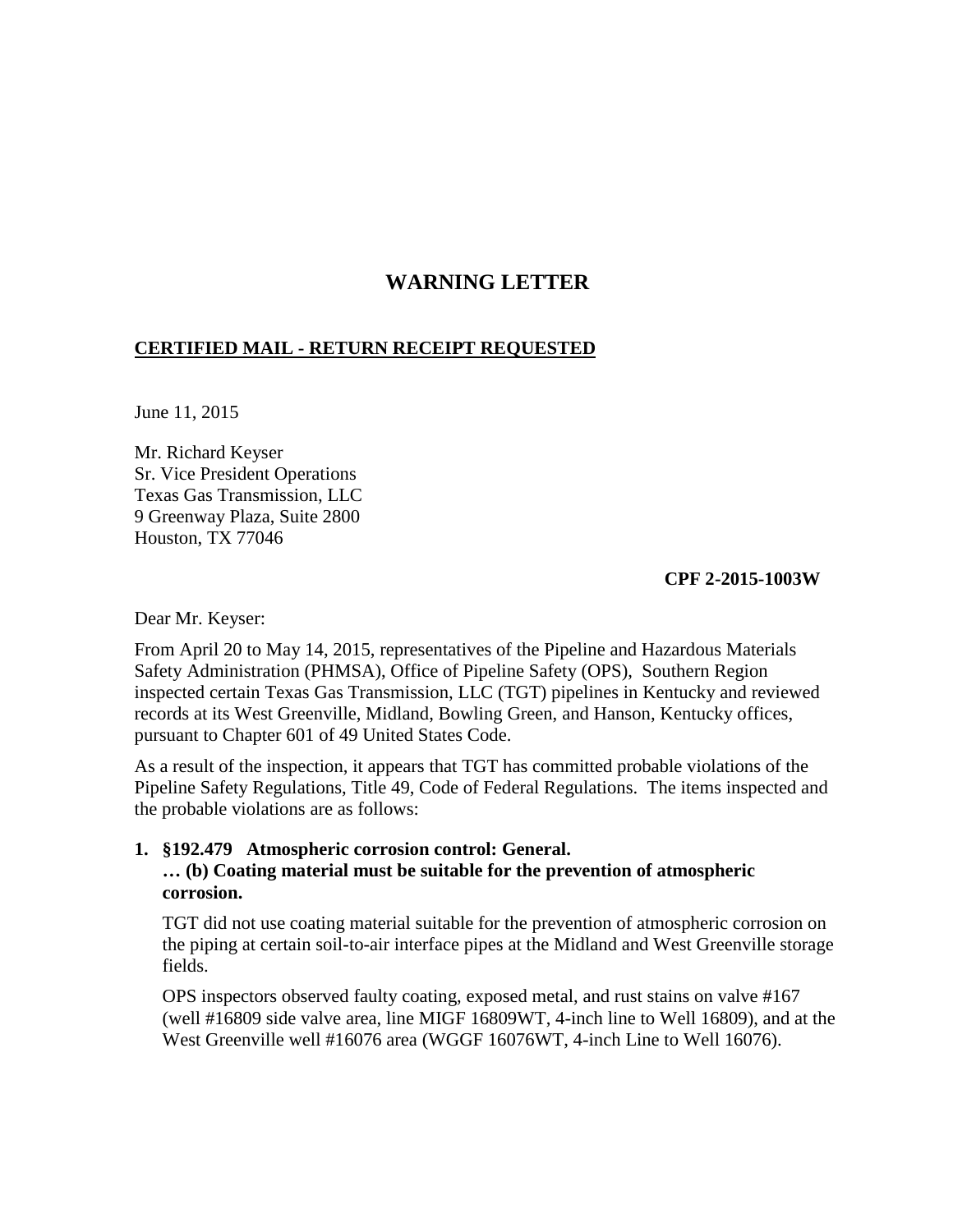**2. §192.605 Procedural manual for operations, maintenance, and emergencies. (a) General. Each operator shall prepare and follow for each pipeline, a manual of written procedures for conducting operations and maintenance activities and for emergency response. For transmission lines, the manual must also include procedures for handling abnormal operations. This manual must be reviewed and updated by the operator at intervals not exceeding 15 months, but at least once each calendar year. This manual must be prepared before operations of a pipeline system commence. Appropriate parts of the manual must be kept at locations where operations and maintenance activities are conducted.** 

TGT did not follow its manual of written procedures for conducting operations and maintenance activities and for emergency response as follows.

1. TGT's written procedure in its operations & maintenance (O&M) manual *Section 8020 - External Corrosion Control* conveyed that a report would be made to the Corrosion System Leader and Area Manager upon determining that a casing was electrically shorted to a pipe so arrangements could be made to clear the short, if feasible.

Notwithstanding the above, TGT did not provide records or any other documentation to show that upon determining on September 1, 2010, that the casing on Line W-1 at an abandoned railroad crossing was shorted to the pipeline, it determined the feasibility or non-feasibility of clearing the short. Moreover, it did not clear the short. Instead, TGT monitored the crossing in a class 1 location area with gas leak detector equipment on a semi-annual frequency.

2. TGT's written procedure in its O&M manual *Section 8030 – Internal Corrosion Control* conveyed that a pipeline inspection form (i.e. a *Facility Inspection and Repair Report* or its predecessor a *Pipeline Inspection and Repair Report*) would be completed when certain maintenance activities were undertaken.

Notwithstanding the above, TGT did not provide records or any other documentation to show that it completed either a *Facility Inspection and Repair Report* or its predecessor a *Pipeline Inspection and Repair Report* when it removed pipe at the Barkley-Lovell 8-inch facility and at the Lavell-Williams 4-inch line in 2011 or on two occasions where internal surfaces were exposed when opening filters/separators.

3. TGT did not follow its maintenance procedures because it did not correctly document the inspected pipeline when investigating for potential 3rd party damage. Inspection report TXG-0092-7884-13-1 dated 05/14/2013 incorrectly indicated SLG-13-1 was the pipeline inspected. TGT conveyed during the inspection that SLG-12-1 was the actual line inspected. Subsequent to the inspection TGT corrected and filed the report.

Under 49 United States Code, § 60122, you are subject to a civil penalty not to exceed \$200,000 per violation per day the violation persists up to a maximum of \$2,000,000 for a related series of violations. For violations occurring prior to January 4, 2012, the maximum penalty may not exceed \$100,000 per violation per day, with a maximum penalty not to